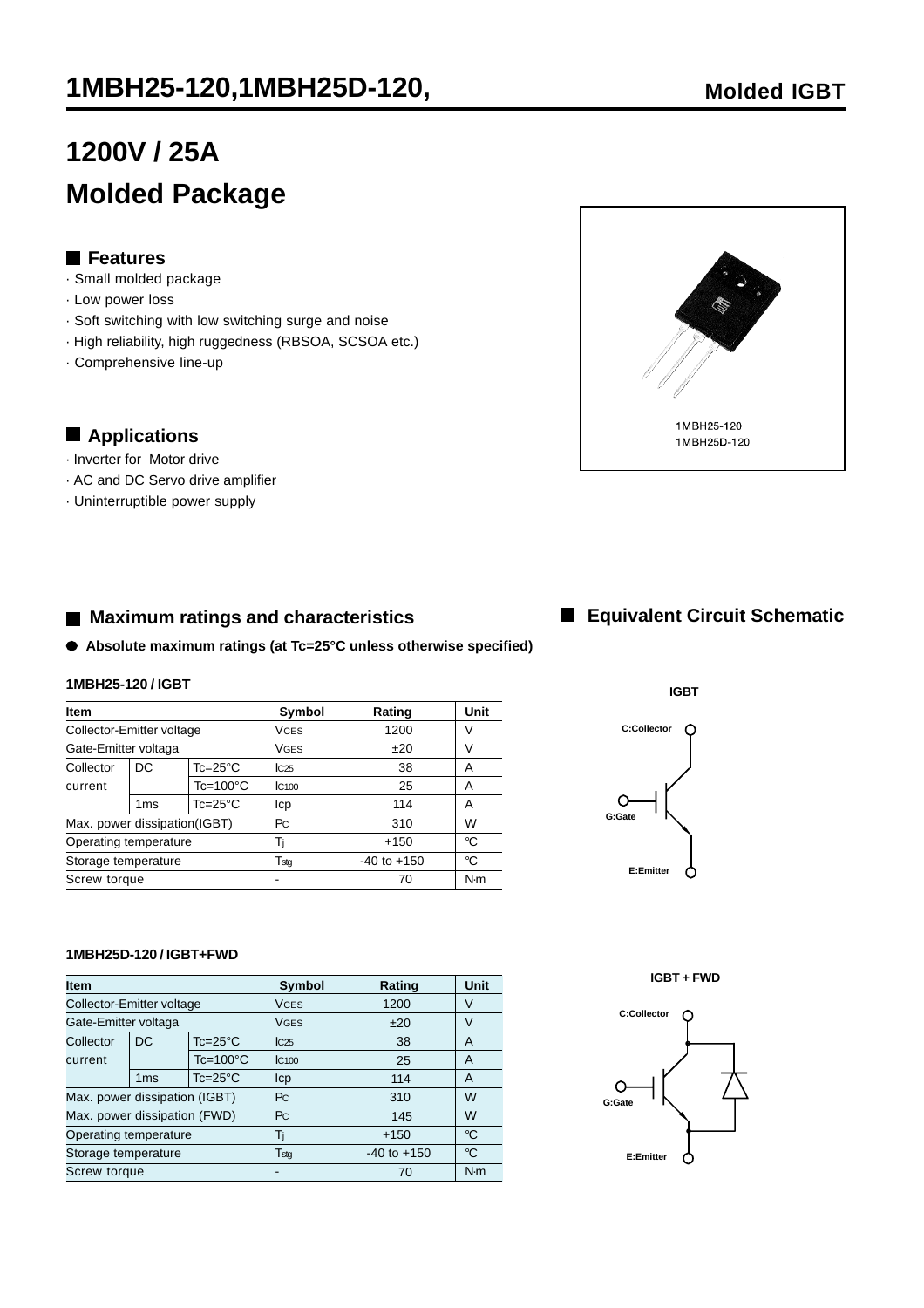#### **Electrical characteristics (at Tj=25°C unless otherwise specified)**

#### **1MBH25-120 / IGBT**

| <b>Item</b>                          | Symbol           | <b>Characteristics</b> |      |      | <b>Conditions</b>       | Unit |
|--------------------------------------|------------------|------------------------|------|------|-------------------------|------|
|                                      |                  | Min.                   | Typ. | Max. |                         |      |
| Zero gate voltage collector current  | <b>ICES</b>      |                        |      | 1.0  | VGE=0V, VCE=1200V       | mA   |
| Gate-Emitter leakage current         | <b>IGES</b>      |                        |      | 20   | VCE=0V, VGE=±20V        | μA   |
| Gate-Emitter threshold voltage       | VGE(th)          | 5.5                    |      | 8.5  | VCE=20V, IC=25mA        | V    |
| Collector-Emitter saturation voltage | VCE(sat)         |                        |      | 3.5  | $VGE=15V$ . $IC=25A$    | V    |
| Input capacitance                    | $C$ ies          | -                      | 2500 |      | $VGE=0V$                | pF   |
| Output capacitance                   | $\mathsf{Coes}\$ |                        | 500  | -    | $VCE=10V$               |      |
| Reverse transfer capacitance         | Cres             |                        | 200  |      | $f=1MHz$                |      |
| Turn-on time                         | ton              |                        |      | 1.2  | $Vcc = 600V$ $lc = 25A$ | μs   |
|                                      | tr               |                        |      | 0.6  | $VGE=\pm 15V$           |      |
| Turn-off time                        | toff             |                        |      | 1.5  | RG=82 ohm               |      |
|                                      | tf               |                        |      | 0.5  | (Half Bridge)           |      |

#### **1MBH25D-120 / IGBT+FWD**

| ltem                                 | Symbol          | <b>Characteristics</b> |      |      | <b>Conditions</b>                                  | <b>Unit</b> |
|--------------------------------------|-----------------|------------------------|------|------|----------------------------------------------------|-------------|
|                                      |                 | Min.                   | Typ. | Max. |                                                    |             |
| Zero gate voltage collector current  | <b>ICES</b>     |                        |      | 1.0  | VGE=0V, VCE=1200V                                  | mA          |
| Gate-Emitter leakage current         | <b>IGES</b>     |                        |      | 20   | $VCE=OV, VGE=\pm 20V$                              | μA          |
| Gate-Emitter threshold voltage       | VGE(th)         | 5.5                    |      | 8.5  | $Vce=20V$ , $Ic=25mA$                              | V           |
| Collector-Emitter saturation voltage | VCE(sat)        |                        |      | 3.5  | $VGE=15V$ , $IC=25A$                               | V           |
| Input capacitance                    | Cies            |                        | 2500 | -    | $VGE=0V$                                           | pF          |
| Output capacitance                   | $\mathsf{Coes}$ |                        | 500  | -    | $VCE=10V$                                          |             |
| Reverse transfer capacitance         | $C$ res         |                        | 200  | -    | $f=1$ MHz                                          |             |
| Turn-on time                         | ton             |                        |      | 1.2  | $Vcc = 600V$ , $lc = 25A$                          | $\mu s$     |
|                                      | tr              |                        |      | 0.6  | $VGE=\pm 15V$                                      |             |
| Turn-off time                        | toff            |                        |      | 1.5  | $RG=82$ ohm                                        |             |
|                                      | tf              |                        |      | 0.5  | (Half Bridge)                                      |             |
| FWD forward on voltage               | VF              |                        |      | 3.0  | $IF=25A$ , $VGE=0V$                                | $\vee$      |
| Reverse recovery time                | trr             |                        |      | 0.35 | $IF=25A$ , $VGE=.10V$ , $di/dt=100A/\mu s$ $\mu s$ |             |

#### **Thermal resistance characteristics**

#### **1MBH25-120 / IGBT**

| Item               | <b>Symbol</b> | <b>Characteristics</b>   |                   |      | <b>Conditions</b> | Unit |
|--------------------|---------------|--------------------------|-------------------|------|-------------------|------|
|                    |               | Min.                     | Typ.              | Max. |                   |      |
| Thermal resistance | $Rth(j-c)$    | $\overline{\phantom{0}}$ | $\qquad \qquad -$ | 0.40 | <b>IGBT</b>       | °C/W |

#### **1MBH25D-120 / IGBT+FWD**

| <b>Item</b>        | <b>Symbol</b> | <b>Characteristics</b>   |                          |      | <b>Conditions</b> | Unit |
|--------------------|---------------|--------------------------|--------------------------|------|-------------------|------|
|                    |               | Min.                     | Typ.                     | Max. |                   |      |
| Thermal resistance | $Rth(j-c)$    | $\overline{\phantom{0}}$ | $\overline{\phantom{0}}$ | 0.40 | <b>IGBT</b>       | °C/W |
|                    | $Rth(i-c)$    | $\qquad \qquad$          | $\overline{\phantom{0}}$ | 0.86 | <b>FWD</b>        | °C/W |

## **Outline drawings, mm**

**1MBH25-120, 1MBH25D-120 TO-3PL**

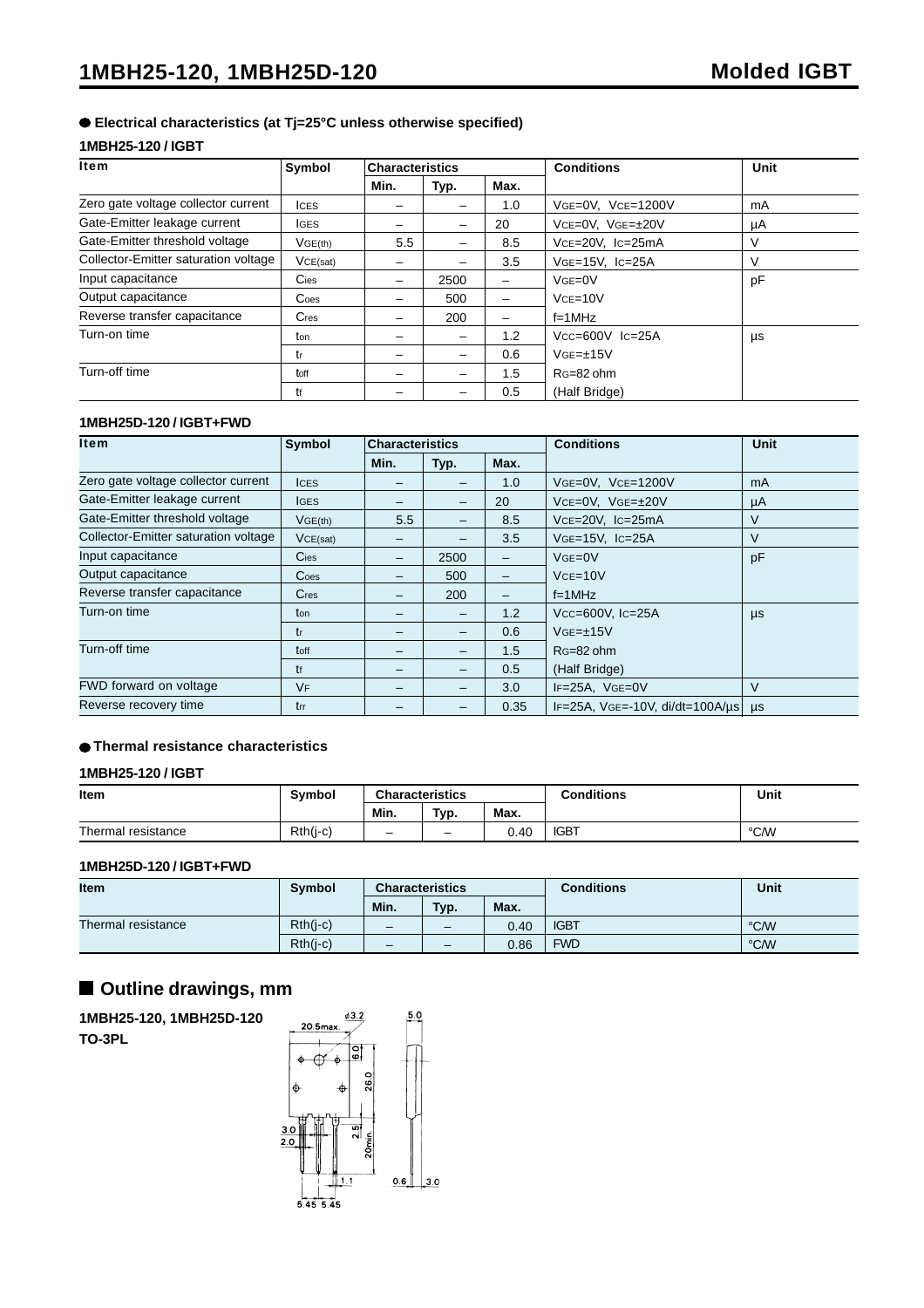## **Characteristics**

#### **1MBH25-120,1MBH25D-120**







Switching time vs. Collector current Vcc=600V, RG=82 ohm, VGE=±15V, Tj=25°C











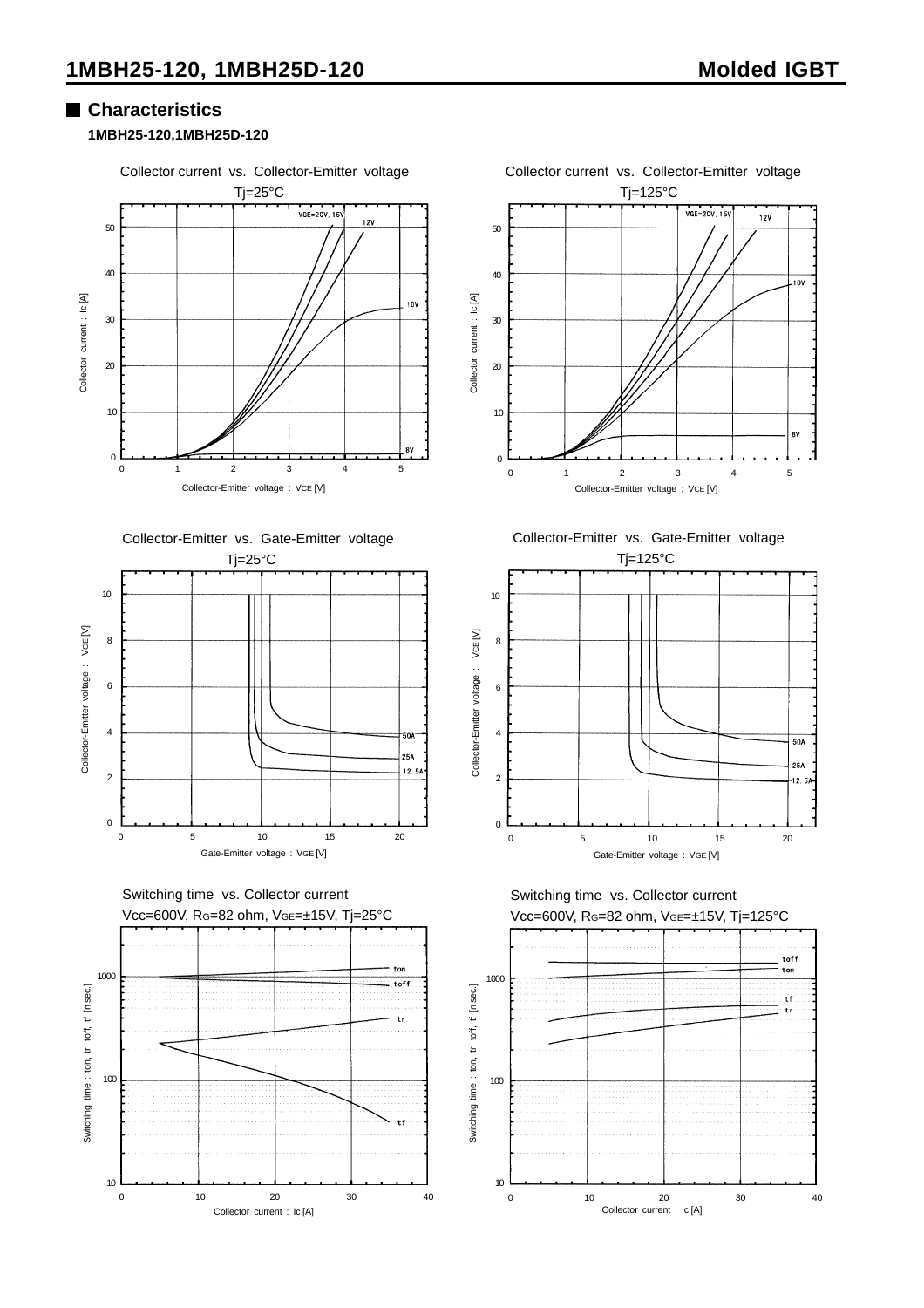## **Characteristics**